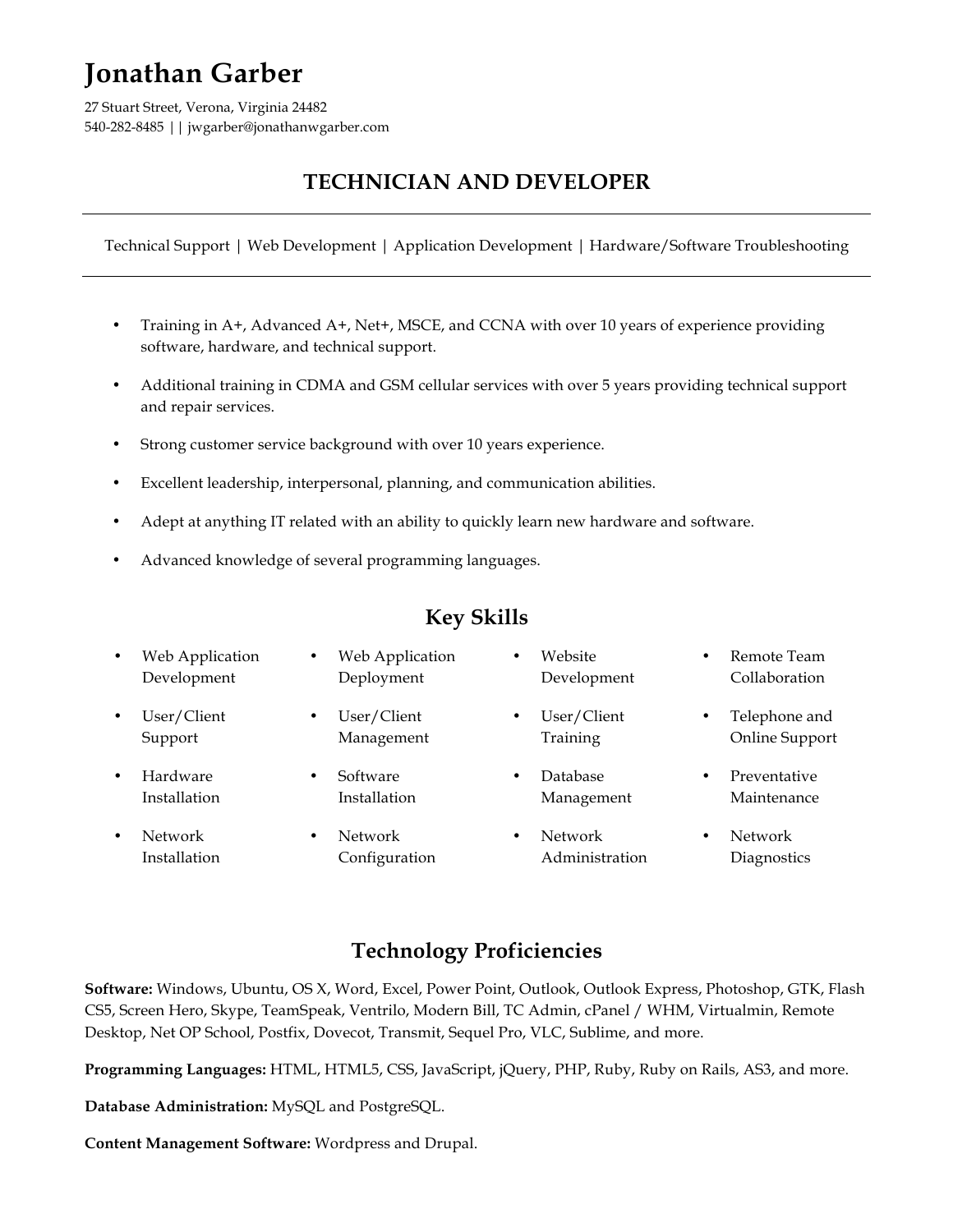**E-commerce Systems:** Shopify, Volusion, and Magento.

**Computer Hardware:** Printers, Scanners, Plotters, Monitors, and DAS.

**Networking Hardware:** Routers, Hubs, Switches, Servers, Firewalls, Phones, and NAS.

**Telephony Systems:** Cisco

**Cellular Hardware:** Android based hardware.

**Satellite Systems:** C, Ka and Ku band equipment.

**Other Hardware:** Z-wave equipment.

I also have an advanced knowledge of Herpetology, Marine Biology, and Cynology.

#### **Professional Experience**

- Managing and developing custom e-commerce solutions for high profit clients.
- Windows, Mac and Linux diagnostics and repair for hardware, software, and peripherals.
- Network Administration (Routers, Switches, IP Phones. Primarily Cisco equipment)
- Designed and developed several web based applications for e-commerce shops that include monthly subscription services.
- Manage and maintain my own personal e-commerce applications that provide monthly income.
- Manage and maintain my own personal business as a freelance developer.
- Designed and deployed a custom fulfillment system for a high profit and high traffic e-commerce shop.
- Performed various repairs on large format printers, laser printers, desktops, laptops, and cell-phones